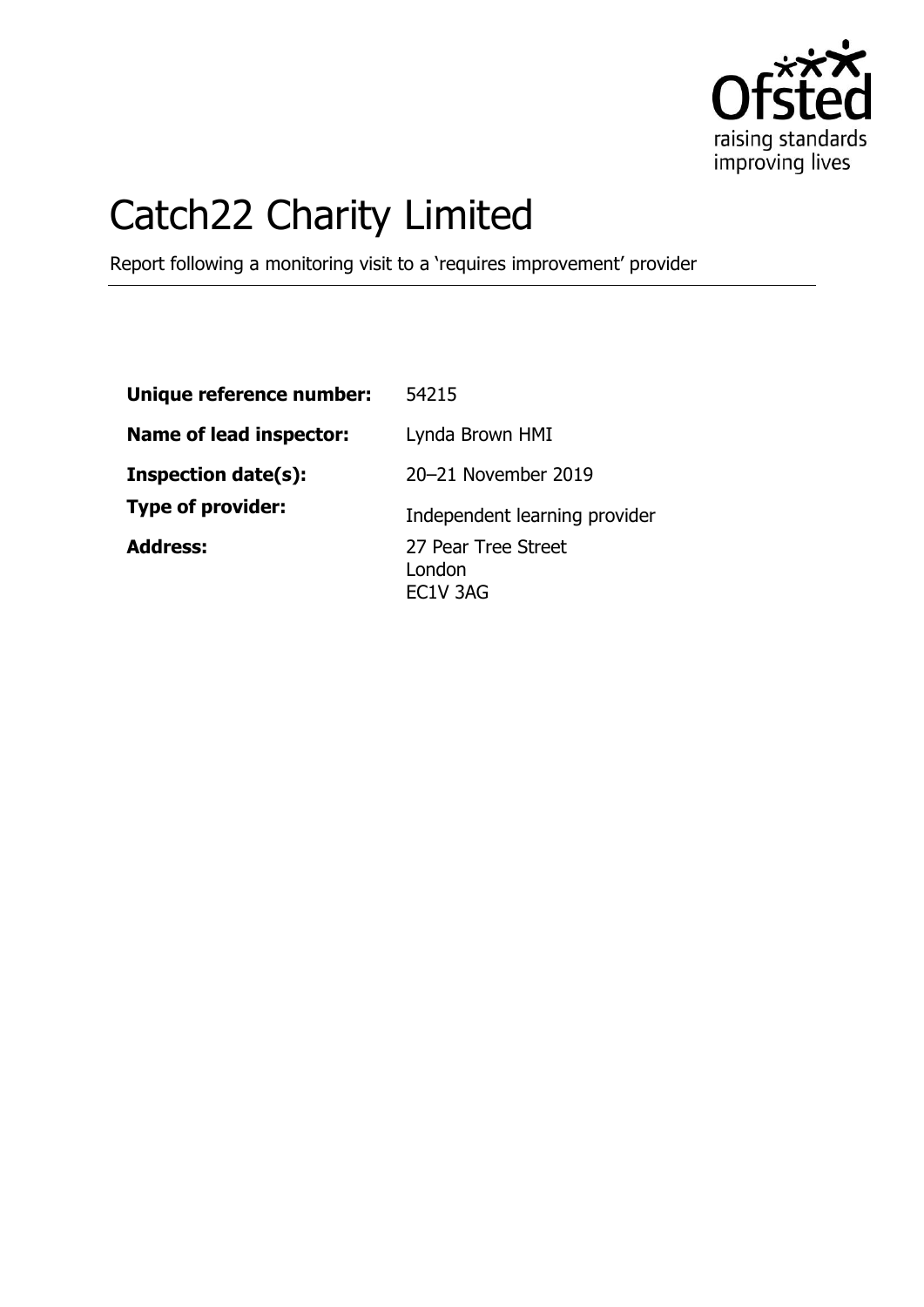

# **Monitoring visit: main findings**

### **Context and focus of visit**

Catch22 Charity Limited was inspected in February 2019. At that time, inspectors judged the overall effectiveness of the provision to require improvement.

The focus of this monitoring visit was to evaluate the progress that leaders and managers have made in addressing the main areas for improvement identified at the previous inspection.

Catch22 Charity Limited (Catch22) is a registered charity located in Islington, London. They offer apprenticeships and education programmes for young people at locations across the country. At the time of the monitoring visit, there were 221 learners on education programmes for young people and 126 apprentices. Catch22 offers vocational programmes in construction, land-based studies, health and social care and childcare. They offer apprenticeships in customer service, management, business administration, housing and property management, and recruitment.

## **Theme**

**How effective have leaders and managers been in improving the quality of teaching and assessment so that learners on education programmes for young people develop their skills and knowledge, make good progress and achieve their qualifications? Reasonable progress**

Since the previous inspection, leaders and managers have taken decisive action to improve the quality of provision. They have established a rigorous approach to monitoring and improving quality. As a result, managers have a good understanding of the strengths and weaknesses of the provision.

Leaders have recently recruited new staff to make improvements, including a new quality manager to monitor and improve teaching across all education programmes. Managers have established effective procedures for checking the quality of teaching and assessment. They provide helpful feedback and support to tutors on how to improve their practice in the classroom. Tutors use this feedback well and share good practice to improve their performance.

Tutors plan and teach their subjects well, so that learners gain new knowledge and skills. For example, in land-based subjects, learners are able to discuss articulately the environmental impact of farming. Tutors plan interesting activities so that learners, many of whom have had a disrupted education, develop their confidence and self-esteem. For example, tutors skilfully use television characters familiar to learners to discuss the concept of radicalisation.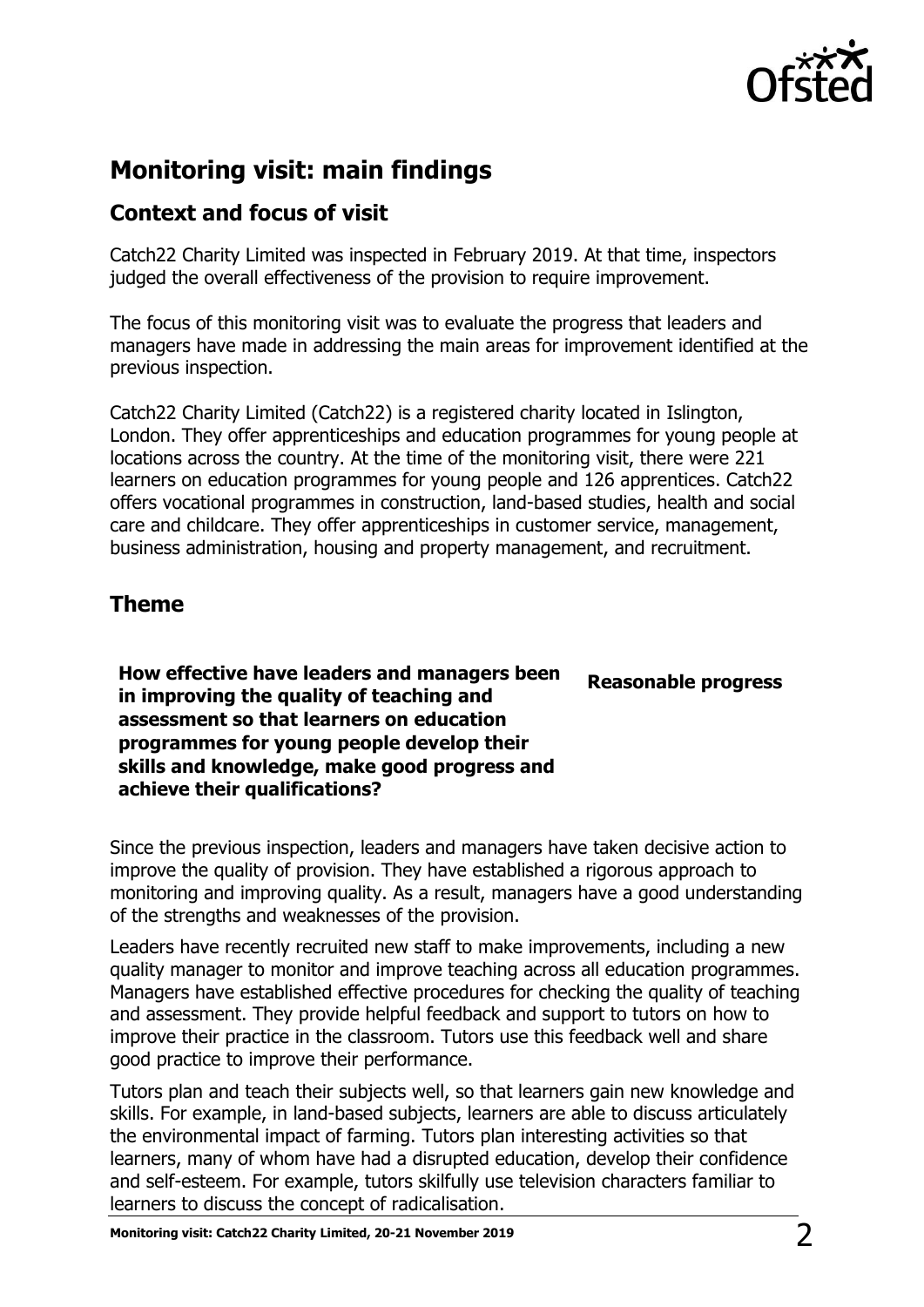

**Reasonable progress**

Most teachers and teaching assistants work effectively together to support learners with complex needs. Tutors use a variety of short activities, interspersed with prompts and praise, so that learners who find it difficult to concentrate made good progress. Occasionally, tutors do not ensure that learners have gained appropriate skills so that they can subsequently complete more complex tasks.

Although leaders have accurately identified factors that contribute to poor achievement rates, the interventions that they have put in place have not yet had enough impact. As a result, too many learners do not achieve their qualification.

#### **To what extent have leaders and managers been effective in ensuring that apprentices achieve their qualifications within the planned timescales?**

Managers have correctly assessed the main factors preventing apprentices from achieving their qualifications within planned timescales. They have taken swift action to rectify the issues. For example, leaders have removed all subcontracted provision of apprenticeship programmes. They have amended the programme length to allow time for assessment requirements. Apprentices now complete their English and mathematics qualifications at the start of their programmes so that they complete them well within the planned time.

Managers work collaboratively with employers to ensure that they are aware of the requirements of the apprenticeship. Employers work effectively with trainers to plan learning and assessment. Most employers attend review meetings and, as a result, they understand how much progress each apprentice is making. Employers contribute effectively in meetings, so that they can help apprentices to achieve their qualifications.

Trainers skilfully teach apprentices to identify their own areas for development and set useful targets in their learning plans. Trainers frequently set targets that learners can apply in their workplace. Apprentices have a good understanding of how to apply their knowledge in practical situations at work. Tutors encourage apprentices to take a professional approach to their learning. For example, apprentices on level 3 housing and property management complete professional qualifications relevant to their planned career so that they are well prepared to enter the job market.

Managers have put appropriate interventions in place to increase the proportion of apprentices who achieve in the planned time, but it is too early to see the impact of these.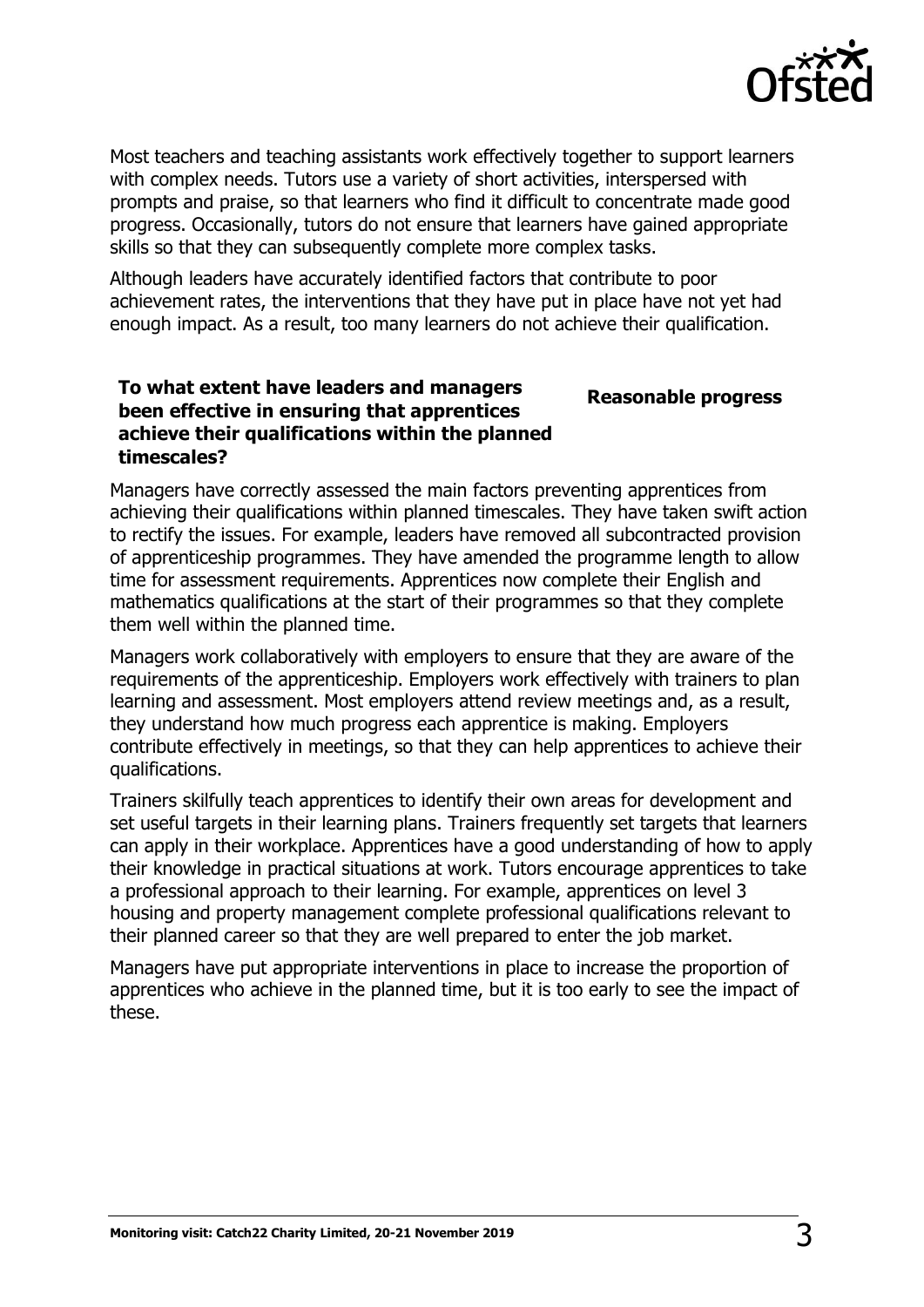

#### **How effectively have leaders, managers and tutors rectified poor attendance and punctuality on apprenticeships and education programmes for young people? Reasonable progress**

Managers have taken appropriate action to improve attendance and punctuality in education programmes for young people. As a result, attendance and punctuality have improved but they still remain too low.

Managers take positive steps to create a culture of high expectations for learners to attend lessons. They make clear to parents and learners at the start of their programmes what is expected of them. When learners are absent, staff contact parents and learners to check the reasons.

Managers support learners very well to remain in education and they have introduced rewards for high attendance. Managers ensure that the timing of lessons is appropriate for learners. They gradually increase the hours learners are in learning, so that they are prepared to progress into employment or further learning. Managers have put in place a robust approach to managing learners if they do not attend lessons persistently. In a minority of cases, learners leave the organisation.

Tutors use learner reviews well to discuss learners' attendance, and where appropriate learners are set targets to improve. Managers and tutors have established frequent meetings at which they discuss each individual learner, so that they can personalise interventions that learners may need. Tutors and managers have a sound overview of learners' attendance.

Leaders and managers do not have a good enough oversight of the attendance of apprentices at workshops or reviews. As a result, they are not able to identify swiftly if apprentices require additional support.

#### **How well do leaders, managers and tutors teach learners and apprentices to improve their skills in English and mathematics so that they are effective in the workplace and achieve the English and mathematics components of their course?**

**Reasonable progress**

Tutors and trainers develop learners' and apprentices' English skills well. They ensure that learners in vocational classes create records of their learning. Learners organise and present their work tidily and accurately for different purposes.

Trainers teach business administration apprentices to use formal language in their written communication, so they communicate proficiently in their job roles. Apprentices can explain how they have developed their communication skills to help them to be successful in the workplace. For example, customer services apprentices understand the importance of their tone of voice when dealing with clients on the telephone. Business administration apprentices are well prepared to initiate conversations so that they contribute effectively in team meetings.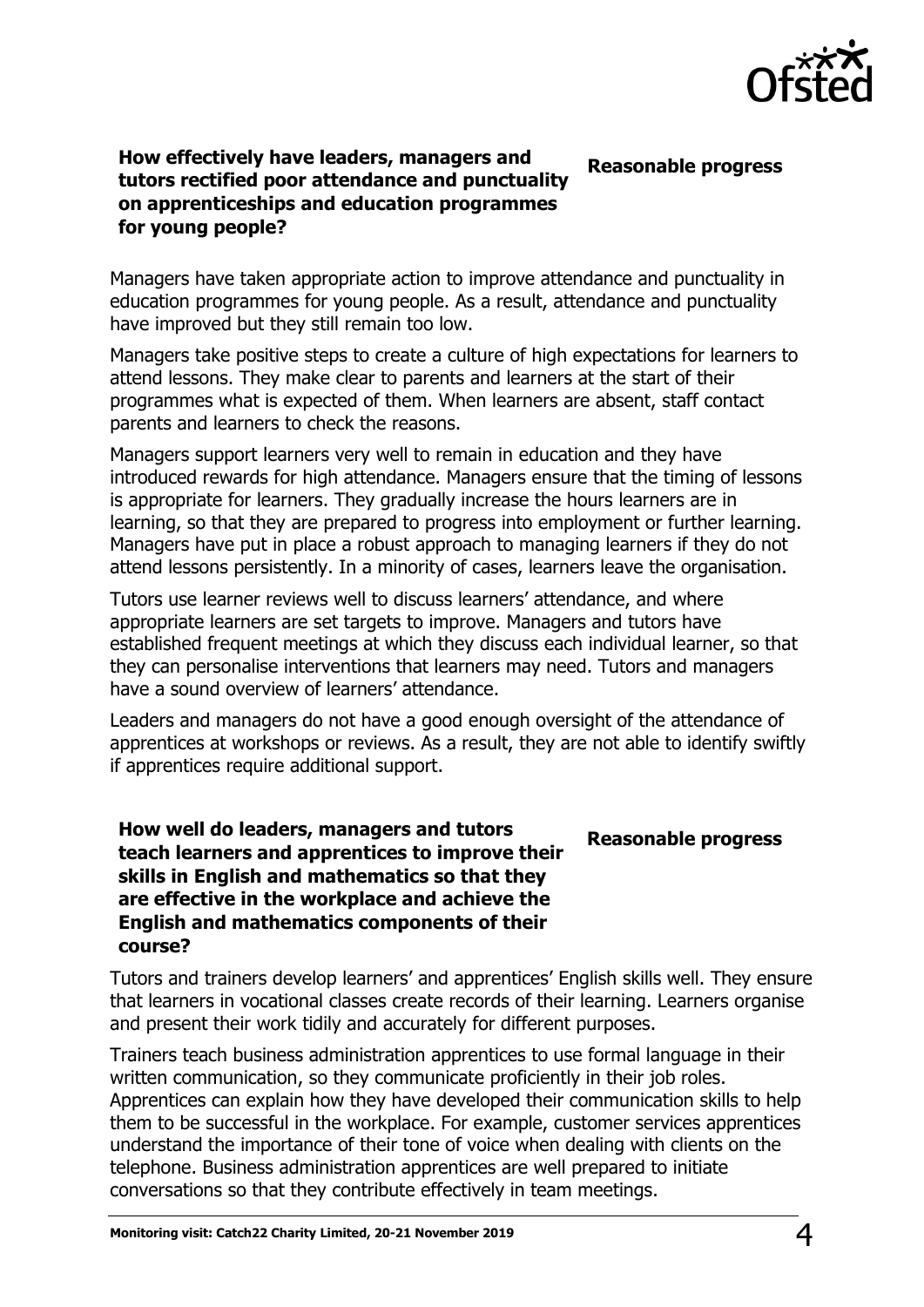

Trainers ensure that apprentices use dictionaries effectively to improve their vocabulary and learn to spell words correctly. Apprentices record new vocabulary in glossaries so that they can use the words accurately in the future.

Tutors and trainers on vocational courses and apprenticeships provide learners with a range of opportunities to practise their mathematics skills. Learners on land-based courses use mathematics accurately to simplify fractions when calculating the production of gases. Apprentices on housing and property maintenance apprenticeships calculate precisely the most cost-effective options for buying tins of paint.

Tutors do not provide enough opportunities for learners to practise their handwriting skills. A small minority of learners do not apply the mathematics skills that they have learned. For example, in cookery, learners guess weights and ratios rather than calculate them accurately.

Although managers have put in place appropriate interventions so that achievements in English and mathematics improve, too few learners and apprentices achieve their qualifications in these subjects.